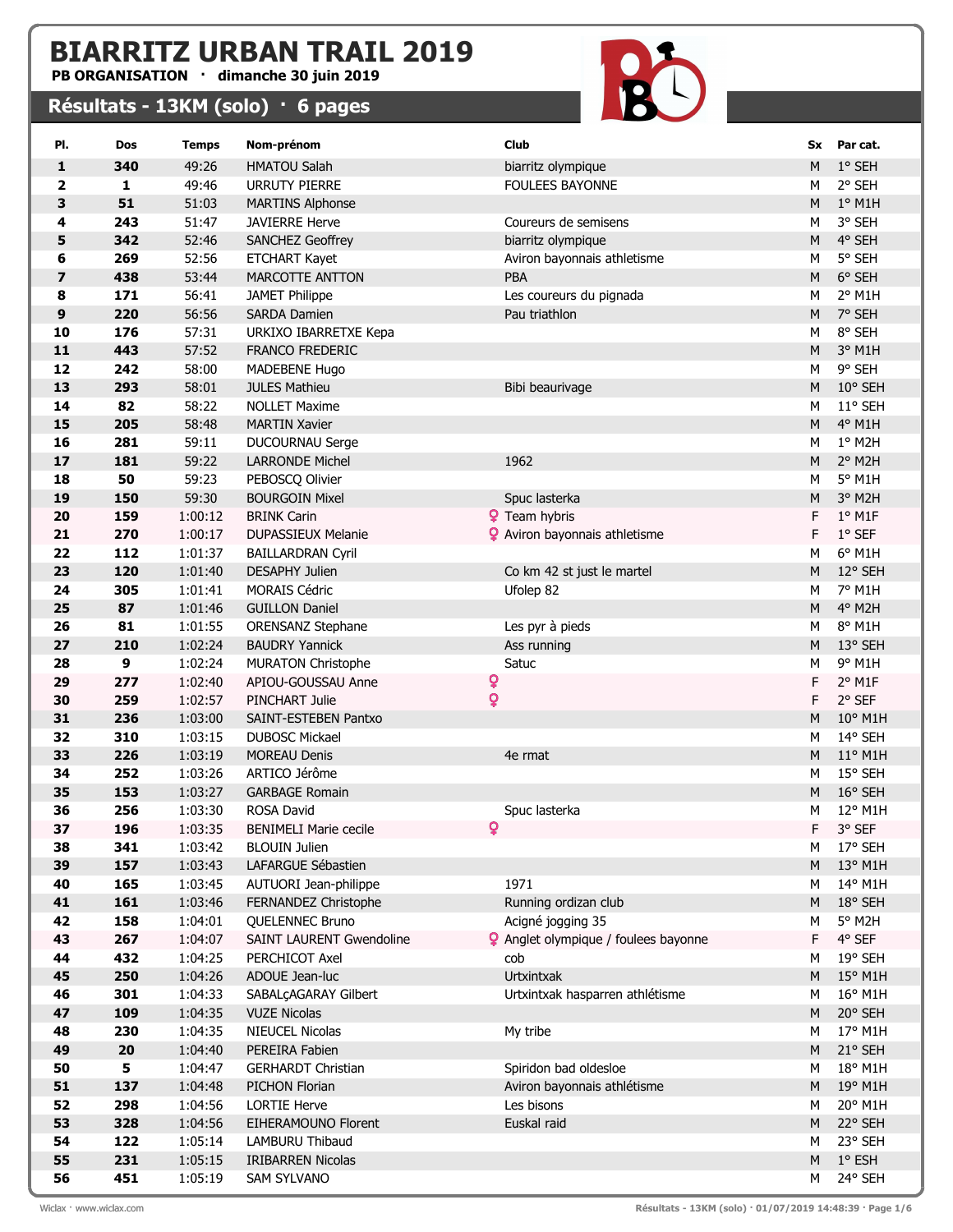| PI.        | Dos                     | <b>Temps</b>       | Nom-prénom                                    | Club                            | Sx     | Par cat.            |
|------------|-------------------------|--------------------|-----------------------------------------------|---------------------------------|--------|---------------------|
| 57         | 308                     | 1:05:20            | DE MUYSER Bertrand                            | Tarbes pyrénées athlétisme      | M      | 21° M1H             |
| 58         | 195                     | 1:05:22            | BONEDEAU Jean marc                            | Coureurs du pignada             | М      | $6^{\circ}$ M2H     |
| 59         | 300                     | 1:05:26            | <b>BURON Raphael</b>                          |                                 | M      | 25° SEH             |
| 60         | 68                      | 1:05:32            | <b>GARCIA Lucas</b>                           |                                 | М      | 26° SEH             |
| 61         | 344                     | 1:05:34            | <b>RIVES Clemant</b>                          |                                 | M      | 27° SEH             |
| 62         | 147                     | 1:05:35            | <b>BIVES Lionel</b>                           |                                 | М      | 22° M1H             |
| 63         | 444                     | 1:05:36            | <b>CHAPELLE AMEXANDRE</b>                     |                                 | M      | 28° SEH             |
| 64         | 234                     | 1:05:36            | <b>ESPRABENS Romain</b>                       | Ur yoko                         | М      | 29° SEH             |
| 65         | 338                     | 1:05:37            | <b>SAINT MACARY Baptiste</b>                  |                                 | M      | 30° SEH             |
| 66         | 455                     | 1:05:42            | <b>DEAU MANUEL</b>                            |                                 | М      | 23° M1H             |
| 67         | $\overline{\mathbf{4}}$ | 1:05:43            | <b>ROUYRE Vibcent</b>                         |                                 | M      | 31° SEH             |
| 68         | 304                     | 1:05:44            | <b>CENDERENT Michel</b>                       | Ascain                          | М      | 7° M2H              |
| 69         | 307                     | 1:05:54            | <b>HOURDEBAIGTS Alicia</b>                    | Calopins chalossais             | F      | $1^{\circ}$ ESF     |
| 70         | 351                     | 1:05:59            | <b>GERMAIN Guillaume</b>                      |                                 | М      | 24° M1H             |
| 71         | 8                       | 1:06:01            | HAUSCARRIAGUE Jean-philippe                   | Aviron bayonnais                | M      | 25° M1H             |
| 72         | 245                     | 1:06:06            | <b>BECHERIC Stephane</b>                      |                                 | М      | 26° M1H             |
| 73         | 445                     | 1:06:07            | <b>TURZO MARC</b>                             |                                 | M      | 8° M2H              |
| 74         | 290                     | 1:06:08            | <b>DERNIS Charlotte</b>                       | <b>Q</b> Aviron bayonnais trail | F.     | 5° SEF              |
| 75         | 95                      | 1:06:12            | <b>GORY Dominique</b>                         |                                 | M      | $1°$ M3H            |
| 76         | 187                     | 1:06:16            | <b>MAS Emmanuel</b>                           |                                 | М      | 27° M1H             |
| 77         | 253                     | 1:06:23            | PETIN Lionel                                  | Urtxintxak                      | M      | 28° M1H<br>32° SEH  |
| 78<br>79   | 214<br>319              | 1:06:26<br>1:06:28 | <b>VOLONTIER Romain</b><br><b>TURULL Jose</b> |                                 | М<br>M | 9° M2H              |
| 80         | 138                     | 1:06:52            | CHANCHINO Ludovic                             |                                 | M      | 29° M1H             |
| 81         | 26                      | 1:07:05            | <b>SIRECH Aurelie</b>                         | Q                               | F      | $6°$ SEF            |
| 82         | 89                      | 1:07:07            | <b>FORESTIER Bertrand</b>                     |                                 | м      | 33° SEH             |
| 83         | 306                     | 1:07:16            | <b>VITTOZ Patrick</b>                         | As ascain elgarrekin            | M      | 10° M2H             |
| 84         | 106                     | 1:07:25            | <b>SEILLER Yann</b>                           |                                 | M      | 34° SEH             |
| 85         | 317                     | 1:07:27            | <b>GRANIER Roxane</b>                         | Q                               | F      | 7° SEF              |
| 86         | 313                     | 1:07:38            | <b>JOLY Damien</b>                            | Astt course à pied              | М      | 35° SEH             |
| 87         | 183                     | 1:07:40            | <b>LEONARD Mathieu</b>                        |                                 | M      | 36° SEH             |
| 88         | 208                     | 1:07:42            | <b>CROUZAT Nicolas</b>                        |                                 | М      | 30° M1H             |
| 89         | 170                     | 1:07:42            | <b>CAZABAN Laetitia</b>                       | <b>♀</b> Astt                   | F      | 3° M1F              |
| 90         | 85                      | 1:07:46            | <b>SAINTEMARIE Eric</b>                       |                                 | М      | 37° SEH             |
| 91         | 431                     | 1:07:48            | <b>BUREL Didier</b>                           |                                 | M      | 31° M1H             |
| 92         | 155                     | 1:08:10            | <b>GUILLOU Arthur</b>                         |                                 | М      | 38° SEH             |
| 93         | 302                     | 1:08:11            | <b>BORDES Julien</b>                          | Les bisons                      |        | M 39° SEH           |
| 94         | 35                      | 1:08:20            | <b>DRGAS Cedric</b>                           |                                 | М      | 40° SEH             |
| 95         | 124                     | 1:08:21            | <b>BREUIL Amélie</b>                          | $\boldsymbol{Q}$                | F.     | $2°$ ESF            |
| 96<br>97   | 76<br>225               | 1:08:23<br>1:08:28 | <b>AUGEREAU Terry</b><br>POEYMIROO Joel       | Club athlétisme hagetmau        | М<br>M | 41° SEH<br>32° M1H  |
| 98         | 235                     | 1:09:07            | <b>BIDART Thibault</b>                        |                                 | М      | 2° ESH              |
| 99         | 337                     | 1:09:08            | <b>HARDY Jean Marc</b>                        |                                 | M      | 3° ESH              |
| 100        | 188                     | 1:09:13            | <b>IRIMIA Cédric</b>                          | <b>Broncos</b>                  | М      | 33° M1H             |
| 101        | 140                     | 1:09:13            | ETCHEGOIN Beñat                               |                                 | M      | 2° M3H              |
| 102        | 145                     | 1:09:16            | <b>ARAMENDI Laetitia</b>                      | $\overline{\mathbf{Q}}$         | F.     | $8°$ SEF            |
| 103        | 143                     | 1:09:24            | <b>MALGOUYRES Gilbert</b>                     | Anglet                          | M      | 11° M2H             |
| 104        | 211                     | 1:09:30            | <b>LACHE Olivier</b>                          |                                 | М      | 42° SEH             |
| 105        | 193                     | 1:09:35            | <b>OLIVAN Pierre</b>                          |                                 | M      | 43° SEH             |
| 106        | 434                     | 1:09:37            | CHETOUANE ZINDIN                              |                                 | М      | 12° M2H             |
| 107        | 110                     | 1:09:42            | CANCé David                                   |                                 | M      | 4° ESH              |
| 108        | 25                      | 1:09:45            | POINDEXTRE Erick                              |                                 | м      | 13° M2H             |
| 109        | 164                     | 1:09:51            | <b>LACROUTS Baptiste</b>                      |                                 | M      | 34° M1H             |
| 110        | 347                     | 1:09:52            | RICAUD Julien                                 |                                 | м      | 44° SEH             |
| 111        | 83                      | 1:09:54            | <b>BASQUIN Xavier</b>                         | Biarritz sauvetage côtier       | M      | 35° M1H             |
| 112        | 433                     | 1:09:56            | <b>GUIGNY ANTOINE</b>                         |                                 | М      | 45° SEH             |
| 113        | 199                     | 1:09:58            | CACHAU Christophe                             |                                 | M      | 36° M1H             |
| 114<br>115 | 192<br>346              | 1:09:59<br>1:10:01 | <b>VOLTAN Romain</b><br><b>HOLMEBERG Anna</b> | Q                               | М<br>F | 46° SEH<br>$1°$ M2F |
| 116        | 274                     | 1:10:03            | <b>AUBRY Claire</b>                           | <b>♀</b> Asl la robertsau       | F      | 3° ESF              |
| 117        | 435                     | 1:10:09            | IPUY JEAN PIERRE                              |                                 | M      | 3° M3H              |
|            |                         |                    |                                               |                                 |        |                     |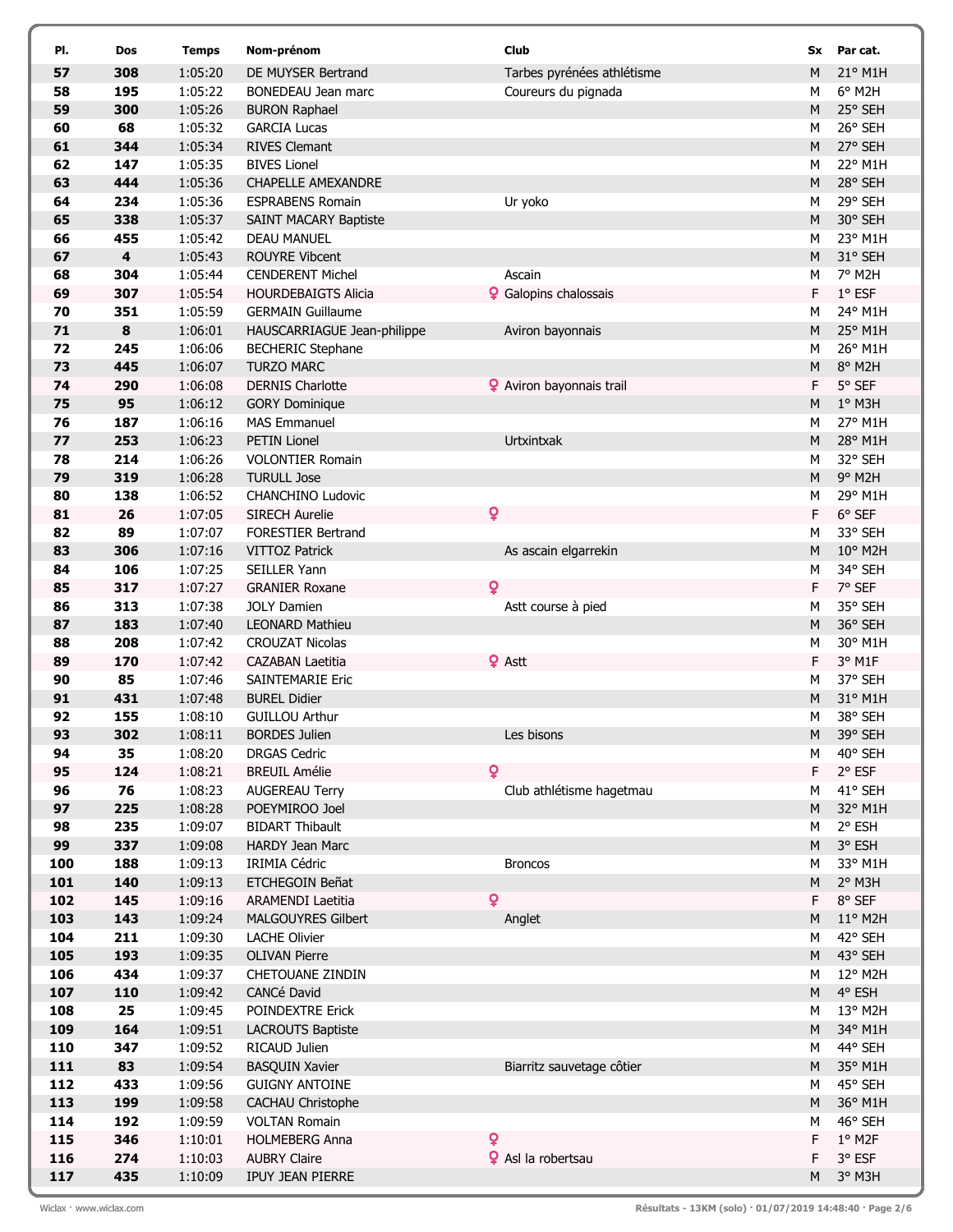| PI.        | Dos        | <b>Temps</b>       | Nom-prénom                                     | Club                                     | Sx        | Par cat.           |
|------------|------------|--------------------|------------------------------------------------|------------------------------------------|-----------|--------------------|
| 118        | 453        | 1:10:21            | DELUCA JEROME                                  |                                          | М         | 14° M2H            |
| 119        | 248        | 1:10:22            | <b>OLIVIER Loic</b>                            |                                          | M         | 47° SEH            |
| 120        | 446        | 1:10:31            | ROUILLOT YOANN                                 | Ascain                                   | М         | 48° SEH            |
| 121        | 339        | 1:10:32            | SOTERAS Sylvain                                |                                          | M         | 49° SEH            |
| 122        | 249        | 1:10:34            | <b>GALERA Frédéric</b>                         |                                          | М         | 15° M2H            |
| 123        | 244        | 1:10:36            | <b>ISAERT Patrick</b>                          |                                          | M         | $16^{\circ}$ M2H   |
| 124        | 42         | 1:10:45            | <b>ABADIE Guilhem</b>                          |                                          | М         | 5° ESH             |
| 125        | 315        | 1:10:52            | <b>BANNIER Jerome</b>                          |                                          | M         | 37° M1H            |
| 126        | 166        | 1:10:54            | <b>DEBAVELAERE Alexis</b>                      |                                          | М         | 38° M1H            |
| 127        | 331        | 1:11:17            | <b>DUGUINE William</b>                         |                                          | M         | 50° SEH            |
| 128        | 114        | 1:11:29            | <b>VILLANT Marc</b>                            |                                          | M         | 39° M1H            |
| 129        | 96         | 1:11:35            | NOGARET Christophe                             | Colgate palmolive                        | ${\sf M}$ | 17° M2H            |
| 130        | 73         | 1:11:40            | GOñI Txomin                                    |                                          | M         | 51° SEH            |
| 131        | 206        | 1:11:42            | DE YZAGUIRRE Mickaël                           |                                          | ${\sf M}$ | 52° SEH            |
| 132        | 336        | 1:11:43            | <b>COMET Nicolas</b>                           | cob                                      | М         | 40° M1H            |
| 133        | 32         | 1:11:44            | <b>IBON Urrutxua</b>                           |                                          | M         | 41° M1H            |
| 134        | 237        | 1:11:49            | <b>JUANA Abdalla</b>                           | ò                                        | F         | 9° SEF             |
| 135        | 49         | 1:11:57            | <b>RABARTIN Mathieu</b>                        |                                          | M         | 53° SEH            |
| 136        | 69         | 1:12:05            | <b>FAUVILLE Didier</b>                         | As soustons running                      | M         | 42° M1H            |
| 137        | 272        | 1:12:19            | <b>CERVERA Noémie</b>                          | Q                                        | F         | 10° SEF            |
| 138        | 271        | 1:12:20            | FERNANDEZ Thomas                               |                                          | М         | 54° SEH            |
| 139        | 228        | 1:12:23            | <b>SANS Paul</b>                               | Stade montois                            | M         | 43° M1H            |
| 140        | 262        | 1:12:33            | VALENTIN Jérôme                                |                                          | М         | 18° M2H            |
| 141        | 63         | 1:12:35            | JéRéMY Ricart                                  |                                          | M         | 55° SEH            |
| 142        | 22         | 1:12:39            | <b>BOUEILH Philippe</b>                        |                                          | M         | 56° SEH            |
| 143        | 128        | 1:12:42            | <b>DUPOUY Sandrine</b>                         | <sup>2</sup> Usdax                       | F         | 4° M1F             |
| 144        | 448        | 1:12:44            | DUPRE DIDIER                                   |                                          | М         | 44° M1H            |
| 145        | 118        | 1:12:49            | DUBOURDIEU Franck                              | Les coureurs du pignada                  | M         | 19° M2H            |
| 146        | 280        | 1:12:49            | PLUME Eddy                                     | Asptt toulouse                           | М         | 20° M2H            |
| 147        | 13         | 1:12:54            | <b>COURMONT Xavier</b>                         |                                          | M         | 21° M2H            |
| 148        | 173        | 1:12:58            | <b>ETCHEVERRY Karine</b>                       | ò                                        | F         | $5^{\circ}$ M1F    |
| 149        | 296        | 1:13:12            | <b>VEYRE Ludovic</b>                           |                                          | M         | 57° SEH            |
| 150        | 197        | 1:13:13            | MARCHENAY Philippe                             | Ac pouillon                              | М         | 45° M1H            |
| 151        | 202        | 1:13:16            | MICHELIN Jean-marc                             |                                          | M<br>F    | 46° M1H            |
| 152<br>153 | 200<br>167 | 1:13:21<br>1:13:23 | <b>PERNOT Martin</b><br><b>FORSANS Patrice</b> | ò                                        | M         | 11° SEF<br>22° M2H |
| 154        | 439        | 1:13:31            | LEPIGEON CELINE                                | <b>Q</b> Urtxintxak hasparren athlétisme | F.        |                    |
| 155        | 162        | 1:13:34            | <b>BOUDIN Bruno</b>                            |                                          | M         | 47° M1H            |
| 156        | 318        | 1:13:34            | <b>DUBOS Maxime</b>                            |                                          | M         | 58° SEH            |
| 157        | 321        | 1:13:37            | <b>LAVERNHE Joris</b>                          |                                          | M         | 59° SEH            |
| 158        | 323        | 1:13:38            | <b>LEGAGNEUX Emmanuel</b>                      | 1990                                     | M         | 60° SEH            |
| 159        | 309        | 1:13:39            | <b>CALLAC Pierre</b>                           | Vaux le pénil athlétisme                 | M         | $1°$ M4H           |
| 160        | 61         | 1:13:43            | <b>MANTE Arnaud</b>                            |                                          | M         | 61° SEH            |
| 161        | 261        | 1:13:44            | DUCOURNAU Didier                               | Us dax                                   | M         | 4° M3H             |
| 162        | 216        | 1:13:49            | <b>GAINES Alex</b>                             |                                          | M         | 62° SEH            |
| 163        | 92         | 1:13:50            | DUVAUCHEL Virginie                             | <b>♀</b> Ab trail                        | F         | $6^{\circ}$ M1F    |
| 164        | 101        | 1:13:52            | JOUANET Benjamin                               | As pont long                             | M         | 63° SEH            |
| 165        | 24         | 1:13:53            | LAGOUTTE Mathieu                               |                                          | M         | 64° SEH            |
| 166        | 238        | 1:14:08            | ENRICO Valeri                                  |                                          | М         | 65° SEH            |
| 167        | 203        | 1:14:21            | FEBVRE Alexandre                               |                                          | M         | 66° SEH            |
| 168        | 311        | 1:14:23            | <b>GONZALEZ Alban</b>                          |                                          | М         | 67° SEH            |
| 169        | 297        | 1:14:44            | <b>GAUTHIER Pierre</b>                         |                                          | M         | 68° SEH            |
| 170        | 131        | 1:14:57            | <b>RAZON Damien</b>                            |                                          | M         | 69° SEH            |
| 171        | 441        | 1:15:04            | PETIT JULIE                                    | O                                        | F.        | 12° SEF            |
| 172        | 442        | 1:15:07            | PETIT LAURENT                                  |                                          | М         | 48° M1H            |
| 173        | 34         | 1:15:12            | <b>TARASCON Arnaud</b>                         |                                          | M         | 70° SEH            |
| 174        | 117        | 1:15:29            | CHAMAYOU Benoit                                |                                          | М         | 49° M1H            |
| 175        | 263        | 1:15:30            | GUERIN Jean françois                           |                                          | M         | 5° M3H             |
| 176        | 134        | 1:15:33            | <b>AGUILLOU Lionel</b>                         |                                          | М         | 50° M1H            |
| 177        | 133        | 1:15:42            | VéTIER Loïc                                    | Ragazzi da peppone sport                 | M         | 51° M1H            |
| 178        | 88         | 1:15:49            | <b>GUILLON Samuel</b>                          |                                          | М         | 71° SEH            |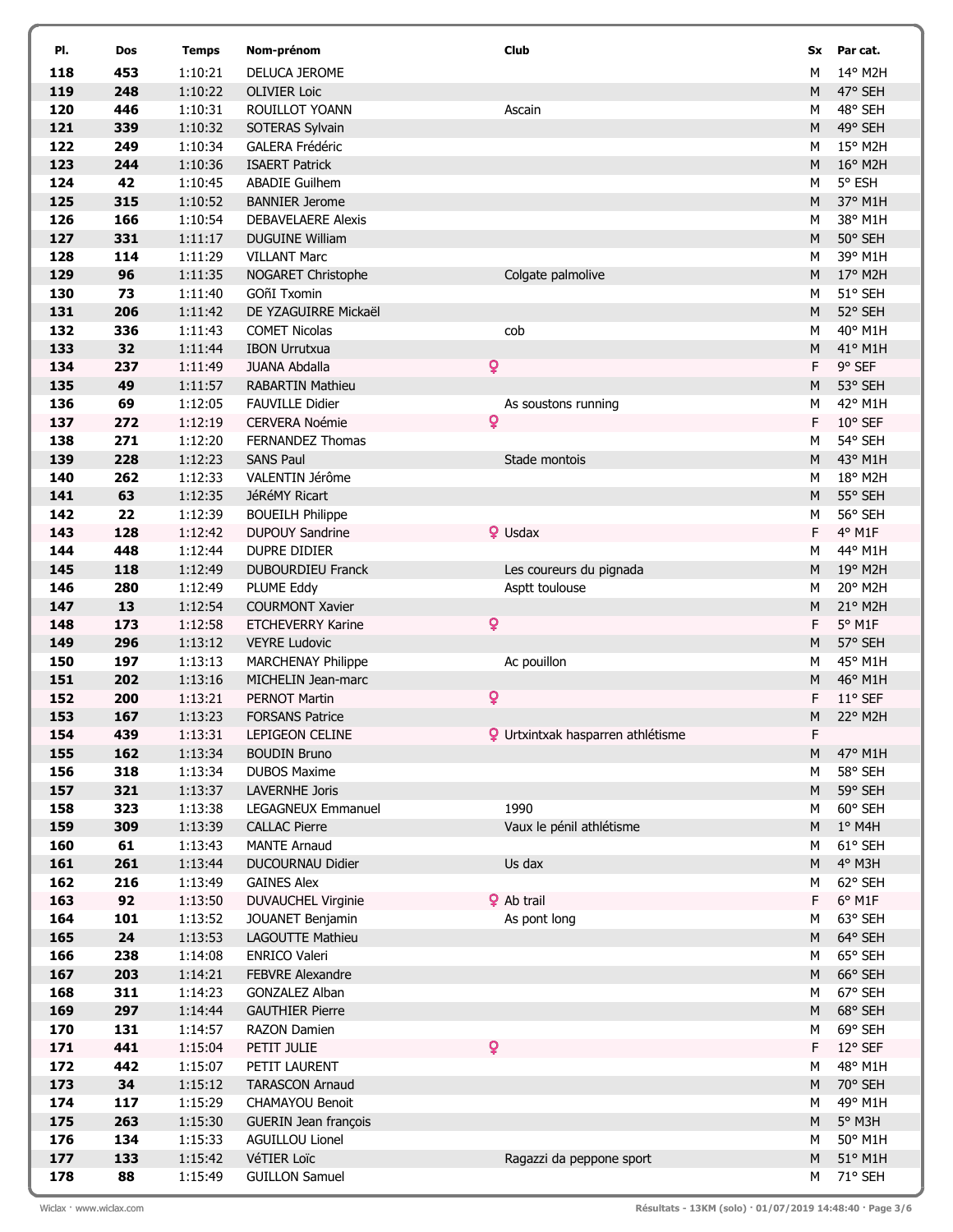| PI.        | Dos       | <b>Temps</b>       | Nom-prénom                                         | Club                                | Sx     | Par cat.             |
|------------|-----------|--------------------|----------------------------------------------------|-------------------------------------|--------|----------------------|
| 179        | 447       | 1:15:50            | <b>GAUJACQ FABRICE</b>                             |                                     | M      | 52° M1H              |
| 180        | 219       | 1:15:50            | <b>ETCHEVERRY Francois</b>                         | So houilles                         | М      | $6^{\circ}$ M3H      |
| 181        | 10        | 1:15:53            | <b>DENIS Lilian</b>                                | Ragazzi da peppone sport            | M      | 72° SEH              |
| 182        | 45        | 1:15:53            | <b>HUIN William</b>                                |                                     | М      | 53° M1H              |
| 183        | 62        | 1:15:55            | SANSEBASTIAN Jerome                                |                                     | M      | 54° M1H              |
| 184        | 349       | 1:16:05            | <b>MALASCRABES Virginie</b>                        | $\overline{\mathbf{Q}}$             | F      | 13° SEF              |
| 185        | 169       | 1:16:07            | HALTY Jean sebastien                               |                                     | M      | 55° M1H              |
| 186        | 90        | 1:16:10            | <b>CAULE Regis</b>                                 |                                     | М      | 56° M1H              |
| 187        | 343       | 1:16:15            | <b>SEGELA Pierre</b>                               |                                     | M      | 23° M2H              |
| 188        | 273       | 1:16:16            | CIMOLAI Hugo                                       |                                     | M      | 57° M1H              |
| 189        | 174       | 1:16:18            | <b>ETCHEVERRY Xavier</b>                           |                                     | M      | 58° M1H              |
| 190        | 77        | 1:16:19            | <b>GARCIA Thierry</b>                              |                                     | M      | 24° M2H              |
| 191        | 190       | 1:16:24            | <b>NADEAU Philippe</b>                             |                                     | M      | 59° M1H              |
| 192        | 266       | 1:16:32            | <b>BATALLA Mathias</b>                             |                                     | М      | 73° SEH              |
| 193        | 144       | 1:16:40            | PARAUD Alain                                       |                                     | M      | 25° M2H              |
| 194        | 254       | 1:16:42            | <b>BROCCO Virginie</b>                             | <b>Q</b> Canicrush team             | F.     | 14° SEF              |
| 195        | 255       | 1:16:44            | <b>GOMES Frédéric</b>                              | Canicrush team                      | M      | 60° M1H              |
| 196        | 98        | 1:16:45            | PINSOLLE Marjorie                                  | Q                                   | F      | 15° SEF              |
| 197        | 99        | 1:16:45            | HY Christelle                                      | Q                                   | F      | 7° M1F               |
| 198        | 251       | 1:17:06            | <b>JAUREGUY Mikel</b>                              | Aviron bayonnais triathlon          | м      | 6° ESH               |
| 199        | 279       | 1:17:07            | LISSAGUE Jean marc                                 |                                     | M      | 26° M2H              |
| 200        | 33        | 1:17:09            | <b>GISBERT Lukas</b>                               |                                     | М      | 61° M1H              |
| 201        | 111       | 1:17:25            | <b>CANCE Benjamin</b>                              |                                     | M      | 74° SEH              |
| 202        | 189       | 1:17:36            | <b>FERRAN Philippe</b>                             |                                     | м      | 7° M3H               |
| 203        | 66        | 1:17:45            | <b>BEAU Frederique</b>                             | Q                                   | F      | 8° M1F               |
| 204        | 334       | 1:17:46            | PAGADADE Herve                                     | Club athlétisme hagetmau            | м      | 62° M1H              |
| 205        | 39        | 1:17:53            | <b>DEVAUX Alexandre</b>                            |                                     | M      | 75° SEH              |
| 206        | 275       | 1:17:54            | SILLARD Mary                                       | Q                                   | F      | 16° SEF              |
| 207        | 316       | 1:17:54            | <b>BANNIEX Isabelle</b>                            | <b>♀</b> Spuc lasterka              | F      | 9° M1F               |
| 208        | 286       | 1:17:56            | RAIO Stéphanie                                     | <b>9</b> Swim2run bordeaux          | F      | 17° SEF              |
| 209        | 215       | 1:18:02            | <b>HOURDEBAIGTS Sylvie</b>                         | <b>Q</b> Galopins chalossais        | F      | 2° M2F               |
| 210        | 227       | 1:18:02            | CARSUZAA Nicolas                                   |                                     | М      | 76° SEH              |
| 211        | 278       | 1:18:03            | <b>BELLAN Anne-marie</b>                           | <b>Q</b> Urtxintxak hasparren athlé | F      | 1° M3F               |
| 212        | 257       | 1:18:04            | <b>DAGY Valerie</b>                                | ò                                   | F      | 3° M2F               |
| 213        | 229       | 1:18:04            | SANS Céline                                        | Q<br>Stade montois                  | F      | 10° M1F              |
| 214<br>215 | 130       | 1:18:33            | <b>MARINESCU Raluca</b>                            | Q                                   | F      | 18° SEF              |
|            | 345       | 1:18:34            | SENE Sebastien                                     | Urkirolak                           |        | M 63° M1H<br>27° M2H |
| 216<br>217 | 71<br>320 | 1:18:41<br>1:18:46 | <b>BERTHOUD Gilles</b><br><b>OLAZABAL Lauriane</b> | Q                                   | М<br>F | 19° SEF              |
| 218        | 64        | 1:18:48            | <b>BOUISSET Roxane</b>                             | Q                                   | F      | 20° SEF              |
| 219        | 156       | 1:18:49            | <b>DUVIC Cyril</b>                                 |                                     | M      | 77° SEH              |
| 220        | 160       | 1:18:51            | <b>MONLEZUN Emilie</b>                             | <b>Q</b> Running ordizan club       | F      | 21° SEF              |
| 221        | 325       | 1:18:51            | <b>BENAMARA Vincent</b>                            |                                     | M      | 78° SEH              |
| 222        | 52        | 1:18:56            | <b>BALASTEGUI Eric</b>                             | Tobesport                           | M      | 28° M2H              |
| 223        | 11        | 1:19:00            | <b>LEMMI Tristan</b>                               | Ragazzi da peppone sport            | M      | 79° SEH              |
| 224        | 322       | 1:19:05            | <b>DAUTUN Jerome</b>                               |                                     | М      | 29° M2H              |
| 225        | 330       | 1:19:19            | <b>COURTINE Herve</b>                              |                                     | M      | 30° M2H              |
| 226        | 295       | 1:19:24            | <b>DAINCIART Francois</b>                          | 1973                                | М      | 64° M1H              |
| 227        | 258       | 1:19:31            | SARABANDO Fernando                                 |                                     | M      | 31° M2H              |
| 228        | 74        | 1:19:31            | LARREGUY Laetitia                                  | <b>Q</b> Run 4 fun cote basque      | F      | $11^{\circ}$ M1F     |
| 229        | 115       | 1:19:32            | <b>HORNOY Sylvain</b>                              |                                     | M      | 65° M1H              |
| 230        | 123       | 1:19:32            | <b>BACONNAIS Sébastien</b>                         | Run 4 fun côte basque               | М      | 80° SEH              |
| 231        | 172       | 1:19:35            | <b>JAMET Ghislaine</b>                             | <b>Q</b> Les coureurs du pignada    | F      | 12° M1F              |
| 232        | 314       | 1:19:46            | DA CUNHA Aurélie                                   | Q                                   | F      | 22° SEF              |
| 233        | 291       | 1:19:55            | <b>GARMENDIA VARELA Montse</b>                     | Q                                   | F      | 4° M2F               |
| 234        | 148       | 1:19:56            | LE STUM Jc                                         |                                     | м      | 81° SEH              |
| 235        | 65        | 1:19:57            | <b>CHAIZEMARTIN</b> Émilie                         | Q                                   | F      | 23° SEF              |
| 236        | 48        | 1:19:57            | FIGUS Frédéric                                     |                                     | М      | 66° M1H              |
| 237        | 292       | 1:20:02            | HERNANDEZ CARO M jose                              | Q                                   | F      | 2° M3F               |
| 238        | 46        | 1:20:08            | <b>LAFITTE Karine</b>                              | ò                                   | F      | 13° M1F              |
| 239        | 139       | 1:20:13            | <b>MANDIN Frederick</b>                            |                                     | M      | 82° SEH              |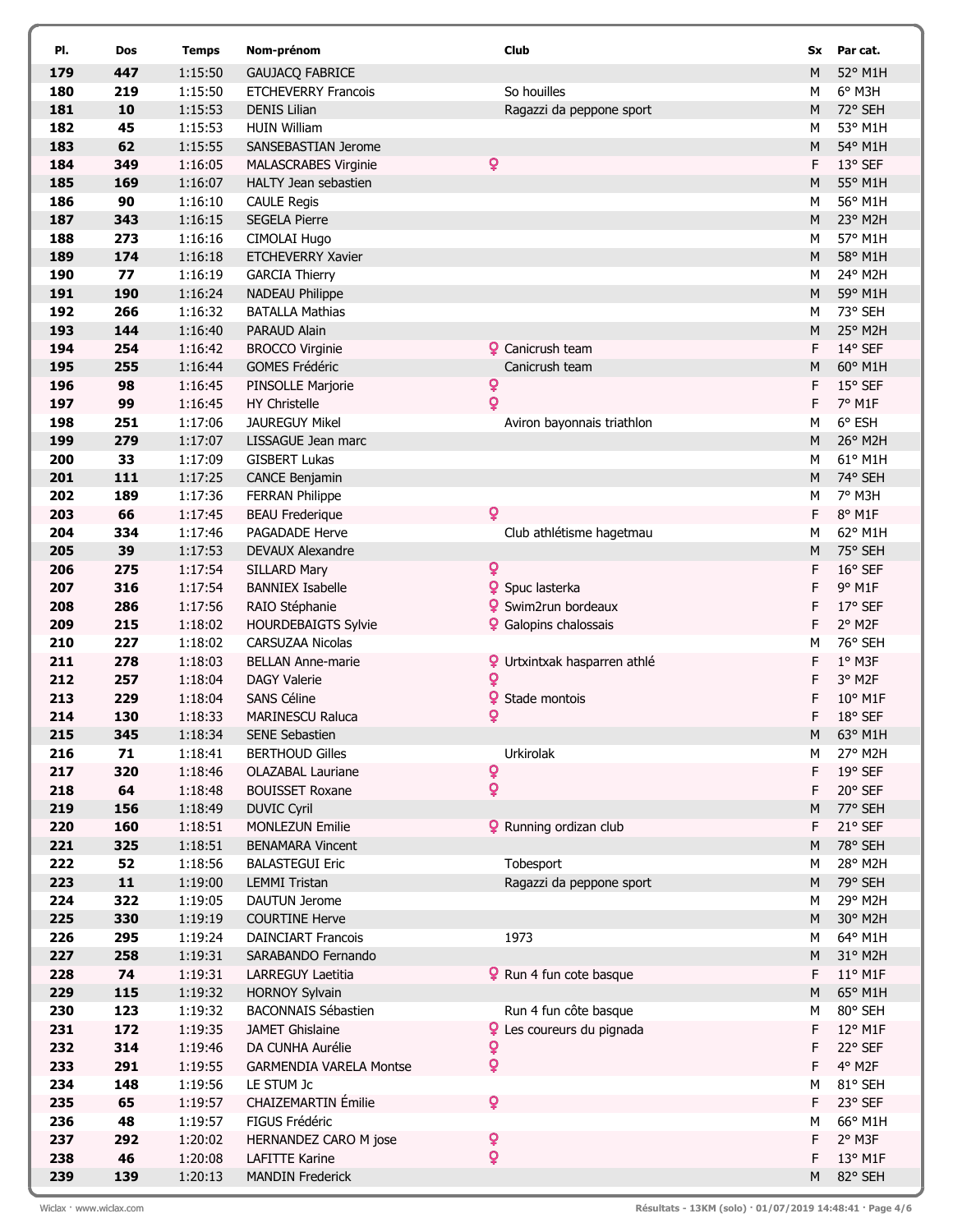| PI.        | Dos        | <b>Temps</b>       | Nom-prénom                                  | Club                     |                                                                | Sx        | Par cat.          |
|------------|------------|--------------------|---------------------------------------------|--------------------------|----------------------------------------------------------------|-----------|-------------------|
| 240        | 136        | 1:20:23            | <b>GIRAUD Denis</b>                         | U.s.dax                  |                                                                | м         | 32° M2H           |
| 241        | 303        | 1:20:29            | <b>ESTAYNOU Olivier</b>                     |                          |                                                                | M         | 67° M1H           |
| 242        | 149        | 1:20:42            | ROQUEBERT Emmanuel                          |                          |                                                                | М         | 68° M1H           |
| 243        | 288        | 1:20:49            | <b>JUZAN Michel</b>                         | Ca belves                |                                                                | M         | 8° M3H            |
| 244        | 129        | 1:20:52            | AURIOL Jérôme                               |                          |                                                                | М         | 69° M1H           |
| 245        | 186        | 1:20:55            | <b>RICHARDS Nikki</b>                       | Q                        |                                                                | F         | 14° M1F           |
| 246        | 198        | 1:21:02            | <b>FRECHE Alexandra</b>                     | Q                        |                                                                | F         | $15^{\circ}$ M1F  |
| 247        | 194        | 1:21:03            | <b>OLIVAN Bertrand</b>                      | Aseat                    |                                                                | M         | 9° M3H            |
| 248        | 440        | 1:21:10            | SANCHEZ MYLENE                              | ò                        |                                                                | F         | 24° SEF           |
| 249        | 70         | 1:21:15            | <b>FAUVILLE Lucas</b>                       |                          | As soustons running                                            | M         | 1° CAH            |
| 250        | 100        | 1:21:24            | <b>SCHMITTER Wilfried</b>                   |                          |                                                                | М         | 83° SEH           |
| 251        | 213        | 1:21:28            | LHOMOND Christophe                          | 4e rmat                  |                                                                | M         | 84° SEH           |
| 252        | 29         | 1:21:28            | <b>DELAME Laetitia</b>                      | Q                        |                                                                | F         | 25° SEF           |
| 253        | 72         | 1:21:29            | DE CONTI Sebastien                          |                          |                                                                | M         | 70° M1H           |
| 254        | 182        | 1:21:36            | LORENZINI Chiara                            | ò                        |                                                                | F.        | 16° M1F           |
| 255        | 27         | 1:21:39            | LAPORTE Cedric                              |                          |                                                                | M         | 71° M1H           |
| 256        | 217        | 1:22:00            | DOMOKOS Julien                              |                          |                                                                | М         | 85° SEH           |
| 257        | 132        | 1:22:01            | LABEYRIE Marie-christine                    | <b>Q</b> Us dax          |                                                                | F         | 5° M2F            |
| 258        | 53         | 1:22:03            | <b>BATONNEAU Marine</b>                     | ò                        |                                                                | F         | 26° SEF           |
| 259        | 54         | 1:22:03            | <b>ENFEDAQUE Gauthier</b>                   |                          |                                                                | M         | 86° SEH           |
| 260        | 233        | 1:22:15            | <b>FANEN Christophe</b>                     |                          |                                                                | м         | 72° M1H           |
| 261        | 44         | 1:22:17            | POGNEAU Yann                                |                          |                                                                | M         | 87° SEH           |
| 262        | 80         | 1:22:17            | LARBIOU Jean-claude                         |                          |                                                                | М         | 73° M1H           |
| 263        | 348        | 1:22:21            | LOPEZ Jean Francois                         |                          |                                                                | M         | 74° M1H           |
| 264        | 201        | 1:22:46            | <b>COURTOIS Sophie</b>                      | Q                        |                                                                | F         | 27° SEF           |
| 265        | 108        | 1:22:48            | <b>DUPUCH Ines</b>                          | ò                        |                                                                | F         | 4° ESF            |
| 266        | 232        | 1:23:08            | PAILLé Pascal                               |                          |                                                                | M         | 10° M3H           |
| 267        | 67         | 1:23:30            | <b>LEVIEILS Marine</b>                      | ò                        |                                                                | F         | 28° SEF           |
| 268        | 28         | 1:23:31            | MORANDIERE Joelle                           |                          | <b>?</b> Athletic club de st palais                            | F         | 6° M2F            |
| 269        | 168        | 1:23:34            | DUBOS Jean-serge                            |                          | Ac pouillon                                                    | M         | $11^{\circ}$ M3H  |
| 270        | 289        | 1:23:41            | <b>TIPI Fred</b>                            |                          |                                                                | М         | 33° M2H           |
| 271        | 113        | 1:23:44            | <b>CAZANOU Catherine</b>                    |                          | <b>♀</b> As ascain elgarrekin                                  | F         | 17° M1F           |
| 272        | 60         | 1:23:57            | <b>PAYSE Mathieu</b>                        |                          |                                                                | М         | 88° SEH           |
| 273        | 282        | 1:24:10            | <b>DUBROCA Anne</b>                         | <sup>2</sup> Ascain      |                                                                | F         | 18° M1F           |
| 274        | 31         | 1:24:24            | <b>NOUGUE Marie</b>                         | Q                        |                                                                | F         | 29° SEF           |
| 275        | 12         | 1:24:31            | <b>BORRIELLO Stephane</b>                   |                          |                                                                | M         | 34° M2H           |
| 276        | 163<br>287 | 1:24:51<br>1:25:02 | <b>BAZES Benjamin</b>                       |                          |                                                                | М<br>F    | 89° SEH<br>7° M2F |
| 277<br>278 | 223        | 1:25:13            | IGLESIAS Marie-jo<br>DARTIGUELONGUE Vincent |                          | <b>Q</b> Urtxintxak hasparren athlé<br>Les coureurs du pignada | М         | 12° M3H           |
| 279        | 116        | 1:25:16            | <b>LASSERRE Elodie</b>                      | $\mathbf{\Omega}$ Us dax |                                                                | F         | 30° SEF           |
| 280        | 151        | 1:25:27            | <b>FUSTER Florent</b>                       |                          |                                                                | М         | 75° M1H           |
| 281        | 283        | 1:25:28            | <b>CURUTCHET Claire</b>                     | 91985                    |                                                                | F         | 31° SEF           |
| 282        | 175        | 1:25:29            | <b>EYMARD Muriel</b>                        | <sup>2</sup> Aspoc       |                                                                | F         | 19° M1F           |
| 283        | 268        | 1:25:30            | POISBLAUD Yoann                             | Ab trail                 |                                                                | ${\sf M}$ | 90° SEH           |
| 284        | 102        | 1:25:40            | OLASAGASTI Joana                            | Q                        |                                                                | F         | 32° SEF           |
| 285        | 141        | 1:25:42            | <b>MAS Marie</b>                            | Q                        |                                                                | F         | 20° M1F           |
| 286        | 224        | 1:25:59            | DARTIGUELONGUE Florence                     |                          | <b>Q</b> Les coureurs du pignada                               | F         | 8° M2F            |
| 287        | 239        | 1:26:12            | <b>HOULLIER Claude</b>                      |                          |                                                                | M         | 13° M3H           |
| 288        | 204        | 1:26:12            | LARRODé Valentine                           | ò                        |                                                                | F         | 33° SEF           |
| 289        | 94         | 1:26:20            | <b>CANDAU Francoise</b>                     |                          | <b>Q</b> Elan d'armagnac                                       | F         | 9° M2F            |
| 290        | 247        | 1:26:35            | GARBISO Pantxo                              |                          |                                                                | М         | 14° M3H           |
| 291        | 127        | 1:26:48            | PETRIACQ Philippe                           |                          |                                                                | M         | 76° M1H           |
| 292        | 218        | 1:26:51            | <b>BONIT Jean-marc</b>                      |                          |                                                                | М         | 15° M3H           |
| 293        | 260        | 1:27:03            | <b>BREHIER</b> Émeric                       |                          |                                                                | M         | 77° M1H           |
| 294        | 93         | 1:27:08            | CANDAU Jacques                              |                          | Elan d'armagnac                                                | М         | 16° M3H           |
| 295        | 184        | 1:27:09            | LEONARD Stephanie                           | $\mathbf Q$              |                                                                | F         | 34° SEF           |
| 296        | 154        | 1:27:22            | LE SAUX Olivier                             |                          | Ttbm melrand 56                                                | М         | 78° M1H           |
| 297        | 209        | 1:27:24            | MARCHENAY Stéphanie                         | Q                        |                                                                | F         | 21° M1F           |
| 298        | 146        | 1:27:40            | MARUEJOL Laurence                           | Q                        |                                                                | F         | 35° SEF           |
| 299        | 284        | 1:27:51            | <b>CECCHINATO Laura</b>                     | Q                        |                                                                | F         | 36° SEF           |
| 300        | 119        | 1:27:55            | DUBOURDIEU Marie hélène                     |                          | <b>Q</b> Les coureurs du pignada                               | F         | 22° M1F           |